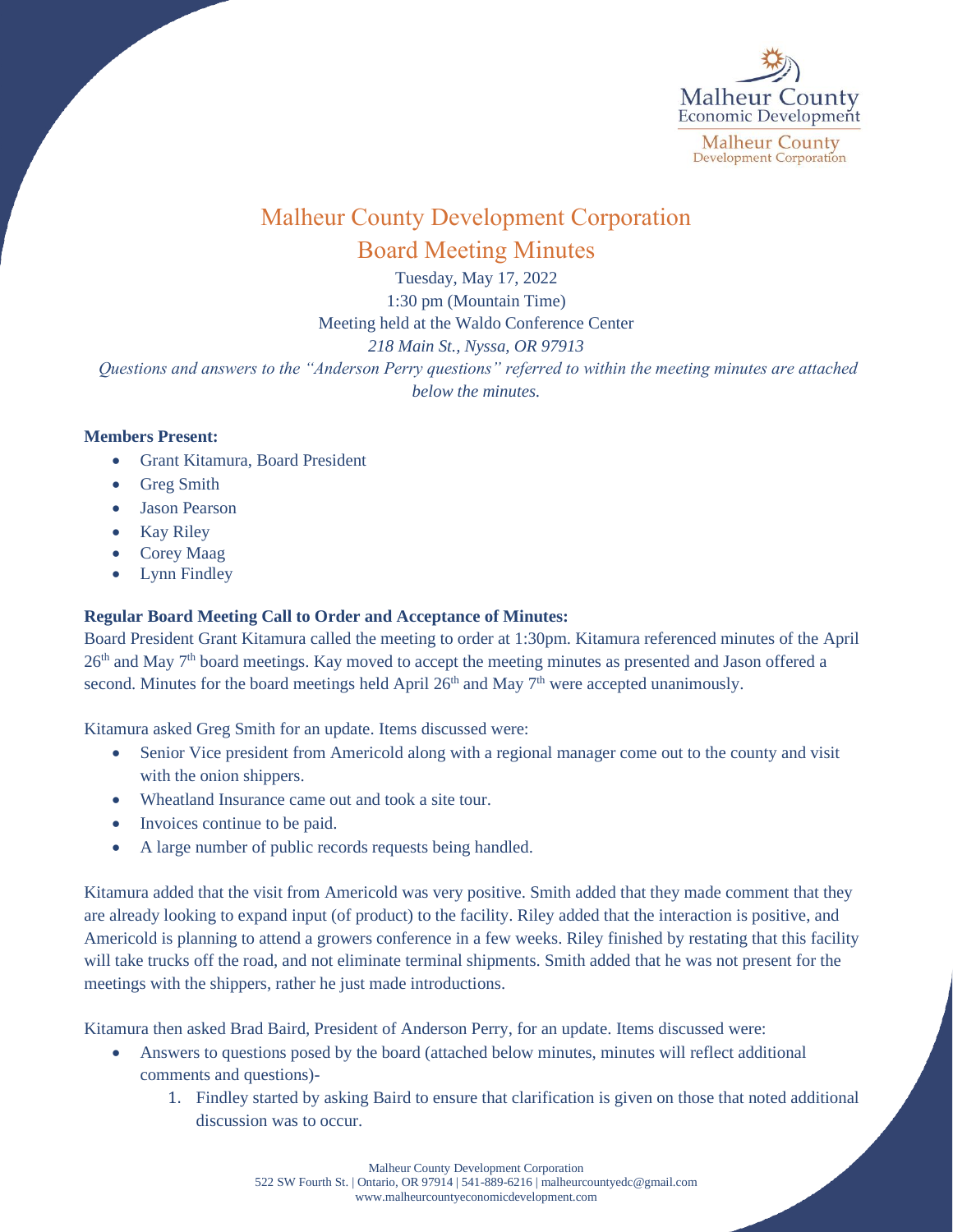- 2. Baird started by stating that Anderson Perry believes they are acting in best interest of MCDC.
- 3. Vale BLM Pit-
	- Maag asked why the price resulting from the free use permit went up with the change order.
		- Baird discussed that that is not the case, but additional materials beyond the contracted amount may cost more.
	- **•** The contract documents outline standard conditions for conducting the contract, which has been followed.
	- The contractor bid the earthwork line item in a lump sum, which assumes known quantities and a given sequence.
		- Because of unforeseen circumstances at the site, the quantities and sequence needed to change, resulting in the need for a change order and the switch to time and materials.
	- Maag asked how the materials cost changed.
		- Baird explained that the bid item is comprised of a few different elements (getting it to the site, placing, and compacting). Rip rap is also a bit rougher on equipment, which results in a bit more overhead.
	- Maag asked a follow up regarding the placement cost.
		- Baird explained that it would be difficult to track this down exactly, because of the different areas and conditions the material is being placed.
	- Cost for structural fill material was determined by test runs and was monitored by Anderson Perry.
	- Maag asked if the 4" minus is used as structural fill.
		- Baird confirmed that it is.
	- Maag asked if that material is being used for the geogrid portions.
		- Baird confirmed that it is and is being sourced from Hilltop Rock.
	- Maag asked about the cost of the material, as he has heard that the price is high.
		- Baird said that costs will be different depending on the source. It is also not a final price at this point.
	- Kelly Pomeroy asked why the cost is \$20 to place the pit run.
		- Baird said that the contractor is responsible for coming up with the cost of materials. Anderson Perry checks with an ODOT database to see if the price received is fair. Lindley has also shared that they were uncomfortable with some of the local suppliers and decided to not work with them.
	- Maag asked if there is anything we can do to save costs with the contractor as it comes to sourcing.
		- Baird said that Anderson Perry just confirms that the pricing is in accordance with fair prices as referenced in the ODOT database.
- 4. Change order-
	- Maag asked if we are going to use the same amount of sub ballast as originally bid.
		- Andy Lindsey (with Anderson Perry) answered that the geogrid will eliminate some of that material, roughly half.
	- Maag asked why we pulled out the sub ballast if we're going to need it.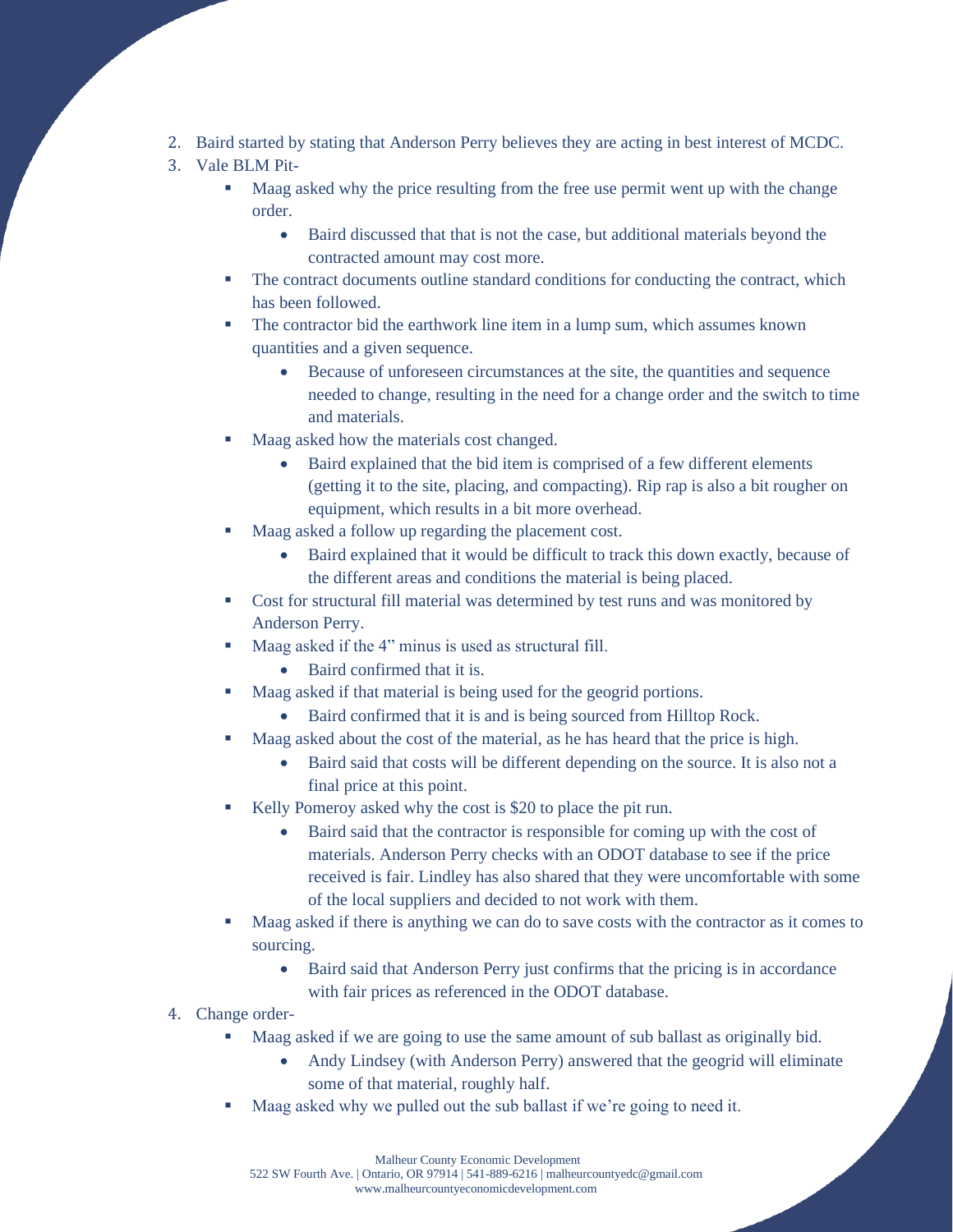- Baird responded that if we would have left it in there, the contractor could have asked for a change anyways, given current fuel prices. Lindsey and Baird both anticipate that the cost will actually be less as a result.
- Kitamura asked about "change of conditions" and what that means.
	- Baird responded that the change includes both economic and site conditions.
- 11 Month warranty inspection-
	- Once the contractor finishes the job, they will submit documentation showing that they are substantially complete. Once MCDC concurs, 5 percent retainage is paid to them, and then an 11-month warranty begins. If something goes wrong, contractor will fix at their expense.
- Maag asked if on time and materials if MCDC bears the cost of failed work.
	- Baird confirmed that we do, it is built into the contractor's costs, and we have seen very few failures.
- Maag commented that he does not agree with 3.A, and the question was raised of whether MCDC could dictate sources.
	- Baird was unsure, but as long as the prices are reasonable, usually the source isn't questioned.
- 5. Building bid-
	- **•** Projects around the area are struggling to find contractors and are seeing prices much higher than anticipated. It may be in the best interest to stay with the current bid that has been negotiated down.
	- **EXECUTE:** Discussions with Americold continue to occur, and there is a current ask for approximately \$2.5 million.
- 6. Riley commented that the project needs to be done right, and we don't need to make mistakes by trying to rush.
- 7. Findley asked what kind of savings we might see from waiting.
	- Baird commented that it is a gamble. The hope is that inflation and economic circumstances will relax.
- 8. Smith commented that waiting would also impact Americold and their timelines. In addition, our funds are \$29 million at this point, and we are going to build what \$29 million gets us.
- 9. Riley thanked Maag for his work and was appreciative of the conversation held.

As three board members needed to depart for prior commitments, a quorum was lost, and Grant Kitamura adjourned the meeting at 2:51 pm.

Respectfully Submitted, Greg Smith, Officer to the Board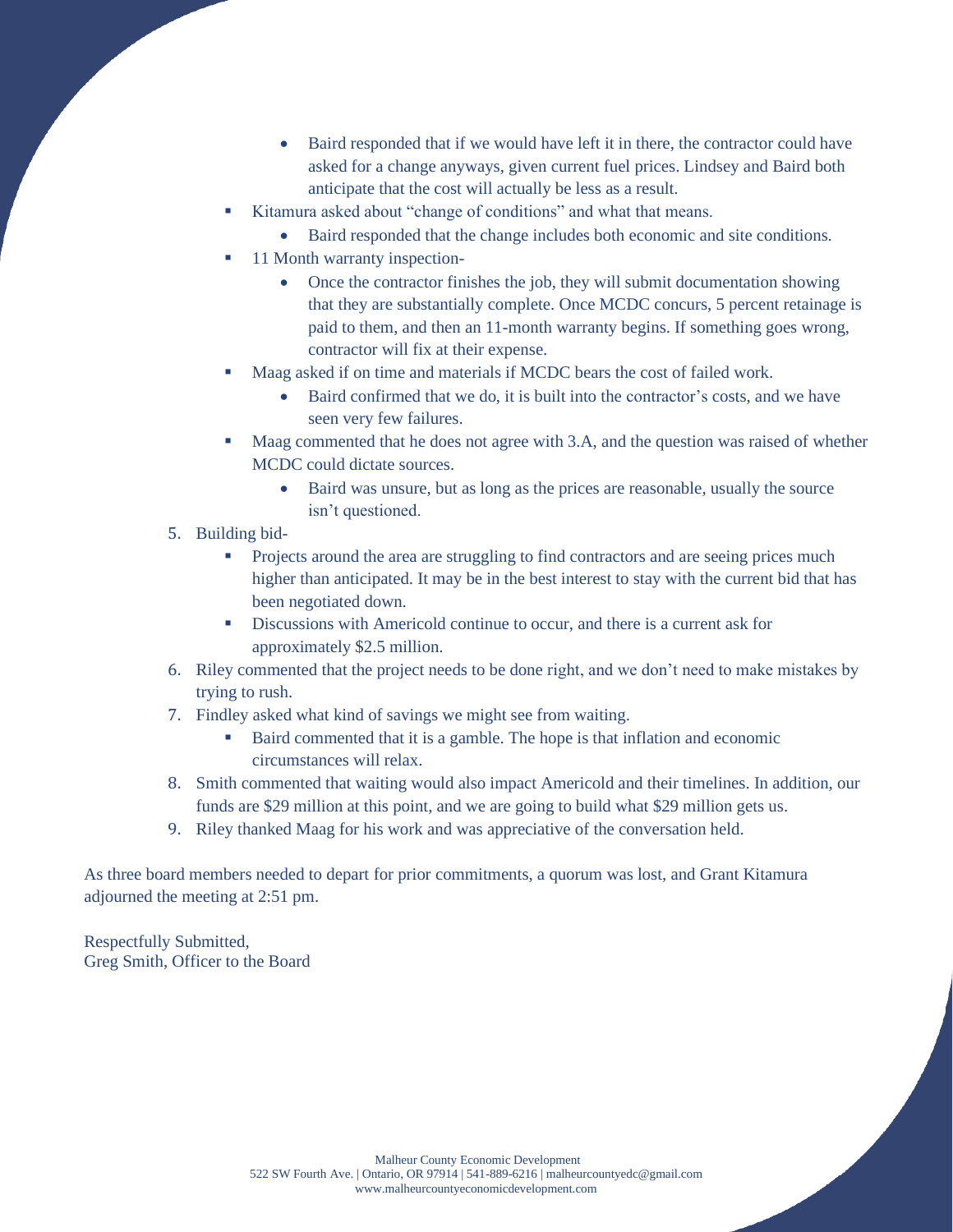*Anderson Perry & Associates, Inc., responses to the questions presented by the MCDC board of directors to Brad Baird are summarized hereafter. We have copied the questions as presented (all caps, bold) and the responses are presented in red text.* 

*Please note, the discussion we will have at the Tuesday MCDC board will be critical to help bring a full understanding to the responses presented below. We need to have ample time to explain the responses below in greater detail during the discussion.*

*Also, AP firmly believes that our approach to management of the construction contract for the TVRC project has been in the best interests of MCDC and has resulted in the lowest cost approach for construction. Review and explanation of the responses to the questions outlined herein will make this apparent.*

QUESTIONS FOR BRAD BAIRD, ANDERSON PERRY:

- **I. VALE BLM PIT:**
	- **A. WHAT WAS FINAL NET QUANTITY (TONS) OF RIP RAP THAT WAS HAULED FROM VALE BLM PIT?**

The total quantity of Class 700 Riprap from the Rhinehart BLM pit was 54,643.53 tons.

1. **WHAT WAS PRICE PER TON DELIVERED AND PLACED?**

Of this total, 19,021.87 tons was delivered and installed at the contract unit price of \$43.50 (thru Application for Payment No. 2). 35,621.66 tons was delivered to the site at a unit price of \$26.75 per ton (per CCO No. 1) and installation of this quantity is included in the Time and Materials billing for weeks 1 thru 4 in Application for Payment No. 3. Discuss the time and materials billings and what it includes on the site.

# **2. HAVE WE BEEN PRESENTED INVOICING REFLECTING ALL OF THE RIP RAP HAULED FROM BLM PIT?**

All Riprap material hauled from the Rhinehart BLM pit is included in Applications for Payment Nos. 1,2 and 3. Subcontractor invoices and certified scale tickets were reviewed by AP and verified for accuracy. All backup information is available on request.

## **B. WHAT WAS THE NET QUANTITY OF UNDERSIZE OR SPOILS HAULED TO RELOAD SITE FROM VALE BLM PIT?**

The total quantity of 4" Structural Fill from the Rhinehart BLM pit is 16,756.23 tons.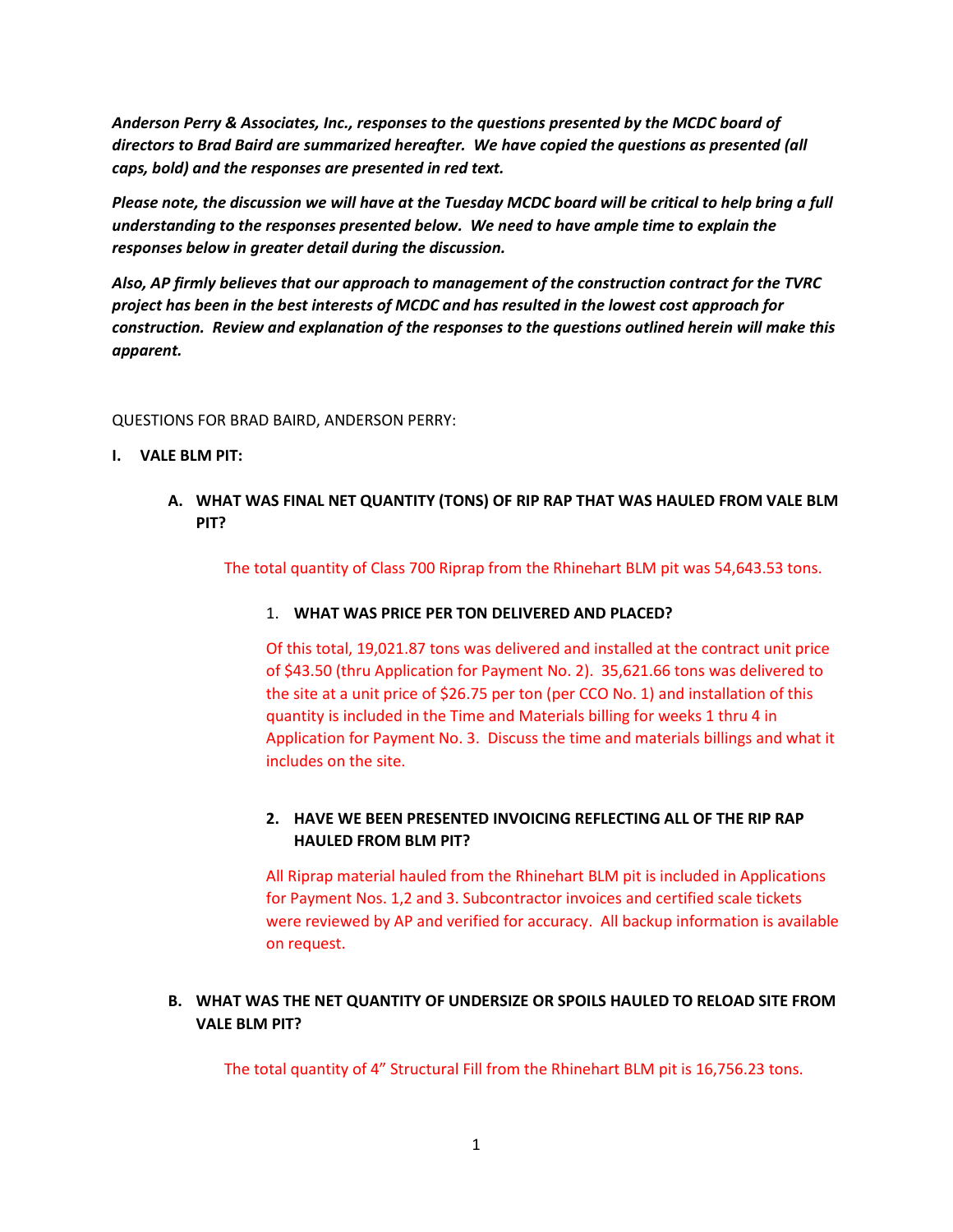#### **1. HAVE WE BEEN INVOICED FOR THIS MATERIAL?**

Yes

## **2. HOW MUCH DID WE PAY FOR THIS MATERIAL PER TON DELIVERED AND PLACED?**

Of the 16,756.23-ton total, 4,972.28 tons was delivered and installed at the contract unit price for Class 50 Riprap of \$43.75 per ton (thru Pay App No. 2). This payment method was utilized prior to changing to T&M. 11,783.95 tons was delivered to the site at a unit price of \$28.79 per ton (per CCO No. 1) and installation of this quantity in included in the Time and Materials billing for weeks 1 thru 4 in Application for Payment No. 3.

All Structural Fill material hauled from the Rhinehart BLM pit is included in Applications for Payment Nos. 1, 2 and 3. Subcontractor invoices and certified scale tickets were reviewed by AP and verified for accuracy. All backup information is available upon request.

## **3. HOW WAS THE COST PER TON DETERMINED BECAUSE IT WASN'T A LINE ITEM IN THE BID?**

Unit cost of the structural fill material was determined by actual costs of labor, equipment, materials, permitting, etc. required to produce the material and haul it to the site, as well as appropriate overhead and profit markups. AP reviewed the proposed unit pricing and determined it to be reasonable and appropriate. The proposed cost information is compared to a published database of comparable costs to help ensure costs are reasonable and fair. This is standard practice.

# **4. HAVE WE BEEN PRESENTED INVOICING SHOWING TOTAL COST OF THIS MATERIAL?**

Yes

## **5. WHERE WAS UNDERSIZED MATERIAL BEING USED IN THE PROJECT?**

Due to the high moisture content and inconsistency of the native soils throughout the site, the existing ground was found to be unsuitable for subgrade preparation in many areas of the roadway and rail alignments. Additionally, the native soil was not suitable for use as embankment material. Class 700 riprap is utilized for subgrade stabilization in these areas. The 4" structural fill material is being utilized to cap the open-graded riprap and as general fill material in accordance with the Technical Specifications Sections 2.1.A "Embankment Material" and 2.1.C "Borrow Material".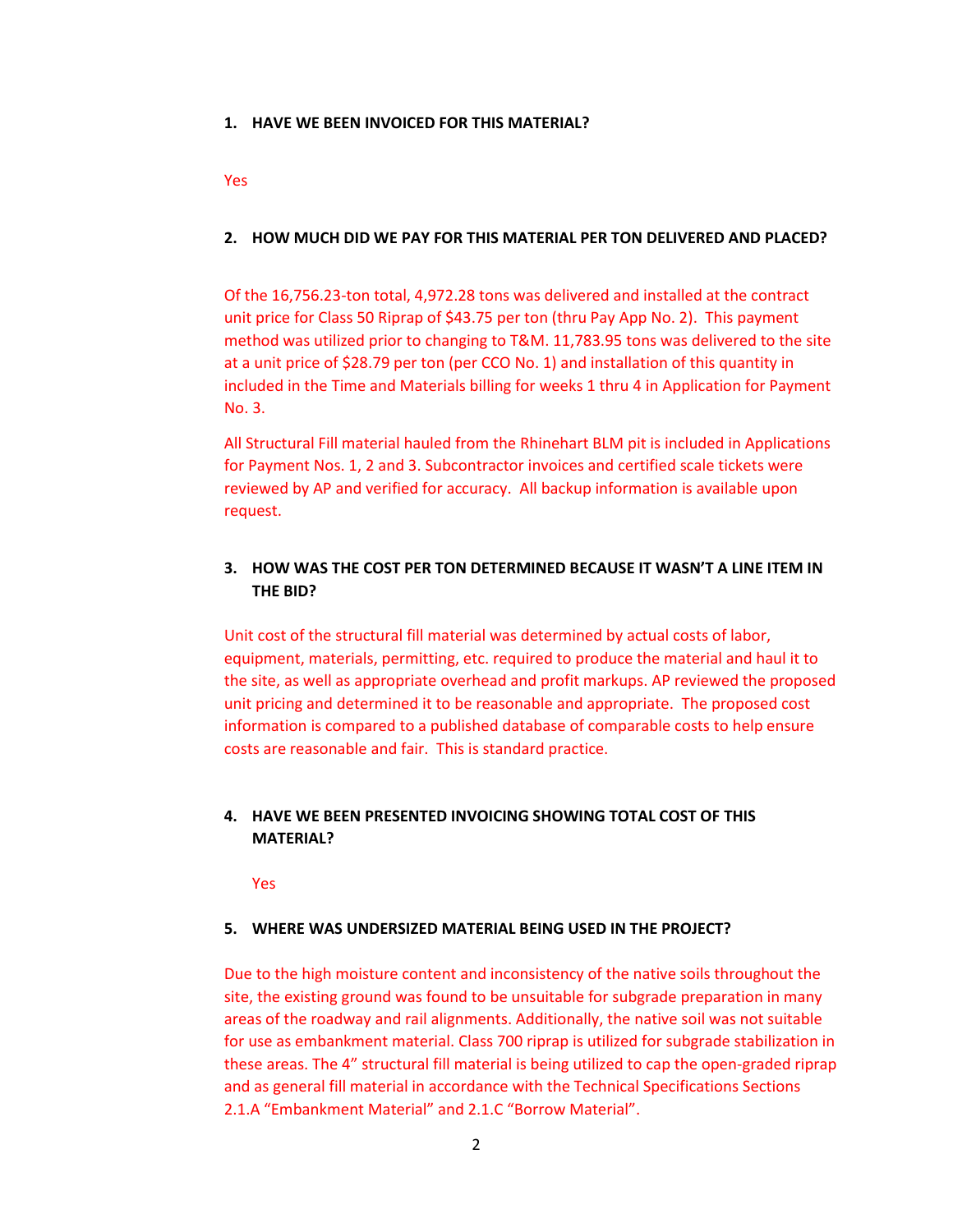#### **II. CHANGE ORDER:**

## **A. WHY DID WE GO TIME AND MATERIALS THE FIRST PART OF FEBRUARY AND NOT EXECUTE CHANGE ORDER UNTIL APRIL?**

During initial earthwork operations in late January the Contractor encountered soil conditions significantly different from what was anticipated. After several site visits to evaluate the conditions and construction progress, it was determined that the native material excavated from the site was not suitable for use at that time and that significant subgrade stabilization would be required. These changes necessitated a significant change in construction methods and sequencing resulting in the decision to perform the work on a time and materials basis beginning on February 7, 2022. It is standard practice to go to a T&M basis when clear sequencing and construction methods are not available. T&M means you pay for what it costs to do the work, nothing more. This is the least cost method of proceeding, assuming you have a contractor who is efficiently working, which we do for this project.

In an effort to be as accurate as possible in estimating the changes required and minimize impacts to the project budget, AP and the Contractor extended significant effort evaluating value engineering options, construction methods, and quantity estimates. The initial draft of CCO No. 1 was prepared in early March, including the CCO Narrative document, Time and Materials Procedures, and a Cost Summary spreadsheet. After review by MCDC, several revisions were made and the final CCO No. 1 was prepared for approval in early April. All of this takes considerable time when the conditions moving forward are not clear and well known.

## **B. WHY DIDN'T WE ONLY EXECUTE THE CHANGE ORDER ON RIP RAP MATERIAL? THIS WAS THE MATERIAL THAT WE NEEDED ADDITIONAL QUANTITIES OF.**

Riprap was not the only bid item affected by CCO No.1. As discussed above and in the Narrative included with CCO No. 1, The changes identified necessitated a significant change in construction methods and sequencing. While the increase in the quantity of riprap needed is perhaps the most significant portion of the changes, other bid items were reduced significantly or eliminated entirely.

## **C. ALL OF US KNOW COSTS ARE HIGHER TODAY THEN WHAT THEY WERE IN AUGUST WHEN THIS JOB'S EARTHWORK WAS BID.**

**1. WHY DIDN'T WE FINISH OUT OR KEEP ALL NEEDED LINE ITEMS OF THE ORIGINAL BID? IN THE CHANGE ORDER, WE DELETED 80% OF EARTHWORK AND THE SUBBALLAST LINE ITEMS.**

All bid items that are not affected by the change in conditions remain as-is per the original Contract. As described in the CCO No. 1 Narrative and the Time and Materials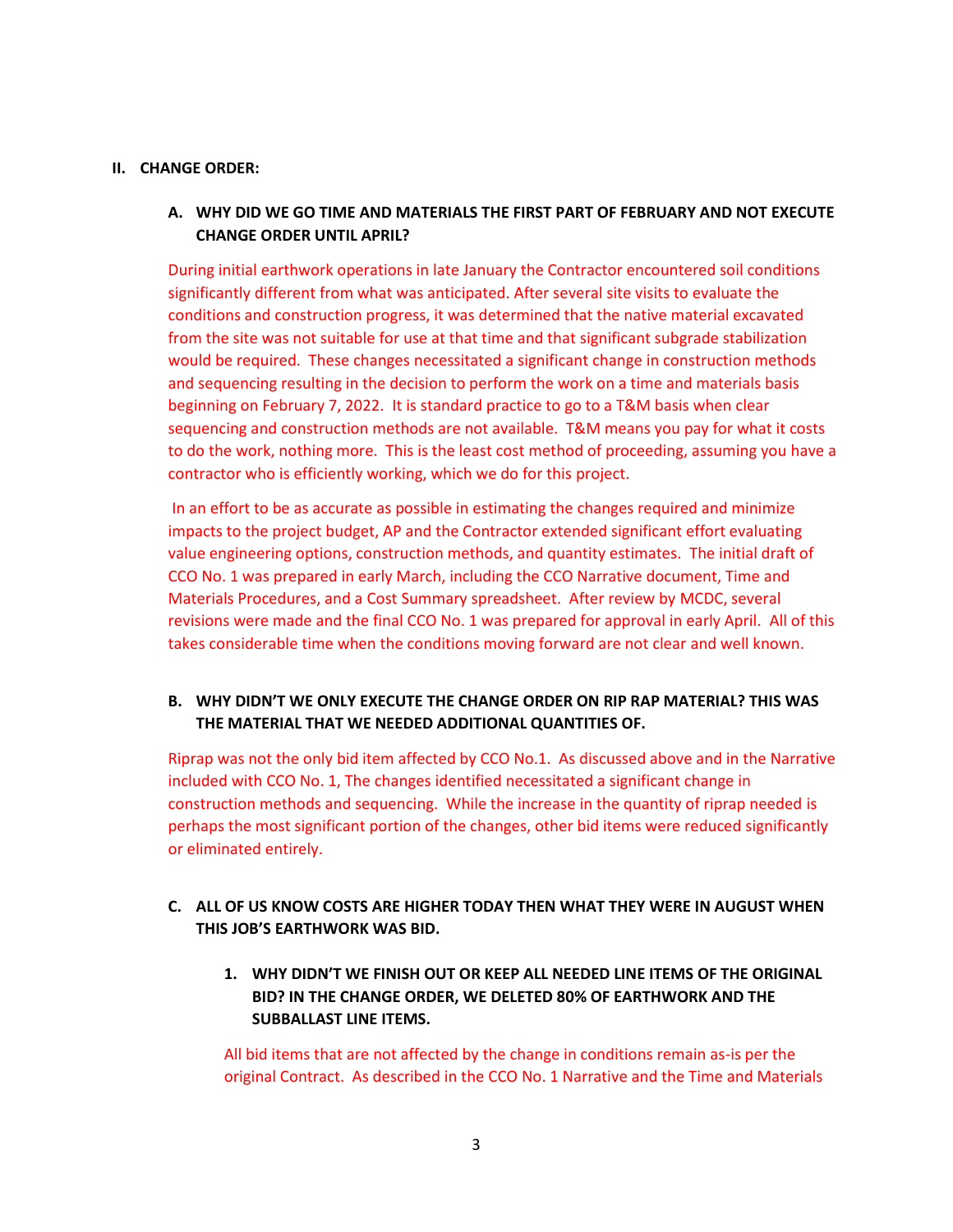Procedures, earthwork and subballast items will be tracked and performed on a Time and Materials basis.

The original earthwork bid item was prepared with specific assumptions for quantities, sequencing, and methods of construction, etc., to establish the bid price. With the change of conditions, all of these items are different, thereby rendering the conditions for the original earthwork bid item meaningless. A new method is needed to track and pay for construction costs, which is T&M.

Discuss the assumptions for the initial earthwork bid and how that bid item was prepared, compared to the change of conditions and the new method of construction for earthwork and why changing to a T&M is the best and most fair course of action for the project.

#### **2. WAS THIS IN THE BEST INTEREST OF MCDC WITH REGARDS TO BUDGET?**

Absolutely. Given the significant changes in conditions and the uncertainty in final quantities, AP believes that performing this work on a Time and Materials basis is the most cost-effective approach to complete the necessary work. Per Article 5 of the General Conditions, when a material change of conditions occurs, the Contractor is entitled to price and time adjustments. AP and the Contractor discussed multiple possible pricing options, including unit price and lump sum work. Ultimately, given the on-going changing conditions and uncertainty in final quantities, AP determined that performing this work on a Time and Materials basis was the most appropriate and most cost-effective approach. As outlined in the CCO No. 1 Time and Materials Procedures, costs for the work are determined in accordance with Article 13 of the General Conditions and Supplementary Conditions, supplemented by the methods and procedures outlined in the Oregon Standard Specifications for Construction.

AP's project representative is on-site during construction to observe construction and works with the Contractor's superintendent to document and verify all labor, equipment, and materials to be tracked. Costs include labor verified by certified payroll documentation, material costs supported by supplier invoices, industry standard hourly equipment rates for both rental and owned equipment, as well as ODOT standard allowances for overhead and profit. These industry standard procedures promote transparency and ensures that MCDC is paying for the actual cost of the work. AP is making sure all of the T&M costs are calculated per the contract allowances and are fair and comparable to industry standard costs.

As the Owner's representative, AP has a professional duty to act in the best interest of the MCDC and administer the construction contract in a manner that results in the fairest cost to MCDC. This is how AP administers any construction project for any owner. We have, annually, dozens of active construction projects we manage for owners, and we approach all of them in a professional manner, following the construction contract and industry standard practices.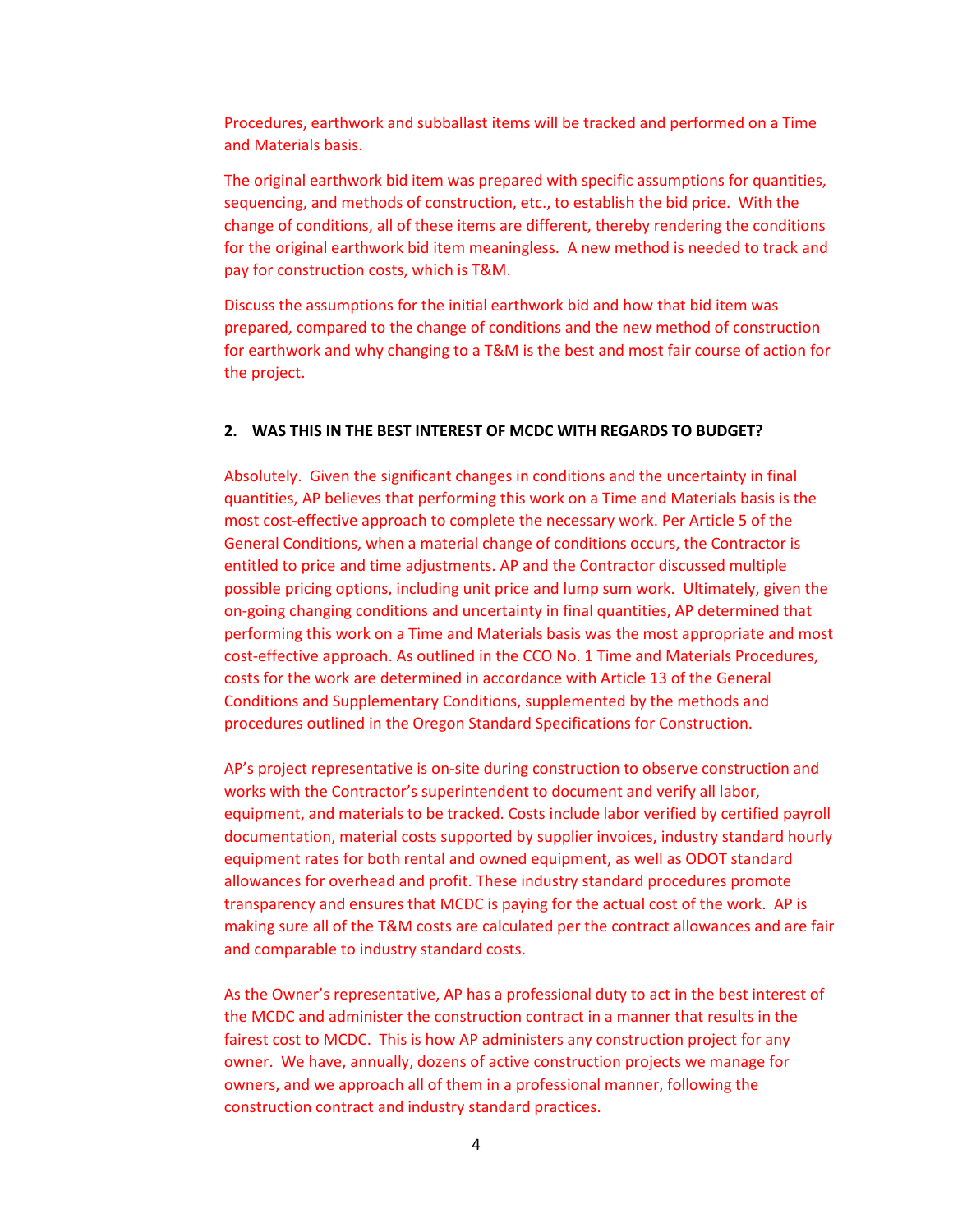## **a. FOR EXAMPLE, WE ERASED THE SUBBALLAST MATERIAL FROM ORIGINAL BID AT \$18.50 PER TON.**

#### **1. WHAT WILL WE PAY FOR THIS MATERIAL NOW?**

We anticipate the costs for installing the sub ballast material to be very close to the original bid price, if not cheaper, even with a significant increase in material cost from the supplier. Had we remained with the original unit price, we could expect a price increase of \$2 - \$5 per ton due to general construction cost increases since the time of the bid.

#### **b. WHY DID WE DELETE 80% OF EARTHWORK?**

The Contractor bid a lump sum price for the Earthwork bid item based on performing the work in a sequence that assumes that the native material is suitable for use in embankment construction. The change of conditions requires a significantly different sequence of operations including handling the material multiple times to excavate, stockpile for drying, place as fill, etc. The 80% reduction in the Earthwork bid items accounts for the earthwork required for the rail and roadway alignments that were significantly affected by the change in conditions. Discuss again here the basis for the earthwork lump sum bid item, and how the basis for that bid item is no longer accurate for payment purposes.

Through continued value engineering, we have revised the elevation and the Reload building and Track D to significantly reduce the earthwork required for that area. Once those changes are complete, we anticipate removing the remaining 20% of the original earthwork bid item.

> **1. WITH CURRENT INFLATION, WE KNOW THESE COSTS ARE CURRENTLY MORE EXPENSIVE WITH REGARDS TO EQUIPMENT RENTAL, LABOR, FUEL, ETC. AS COMPARED TO WHAT THOSE COSTS WERE IN THE ORIGINAL BID?**

Not sure what the question is, but yes, costs are higher now and inflation is rising significantly each month and appears to continue to do so.

## **D. BY EXECUTING THE CHANGE ORDER, DID WE BAIL OUT A CONTRACTOR WHO WAS LOW BIDDER ON THIS EARTHWORK CONTRACT?**

We do not understand the basis for suggesting a contractor is being "bailed out". That is not the case. Prior to recommending award of any contract, AP thoroughly reviews the bid documents submitted by each contractor and researches the history of the low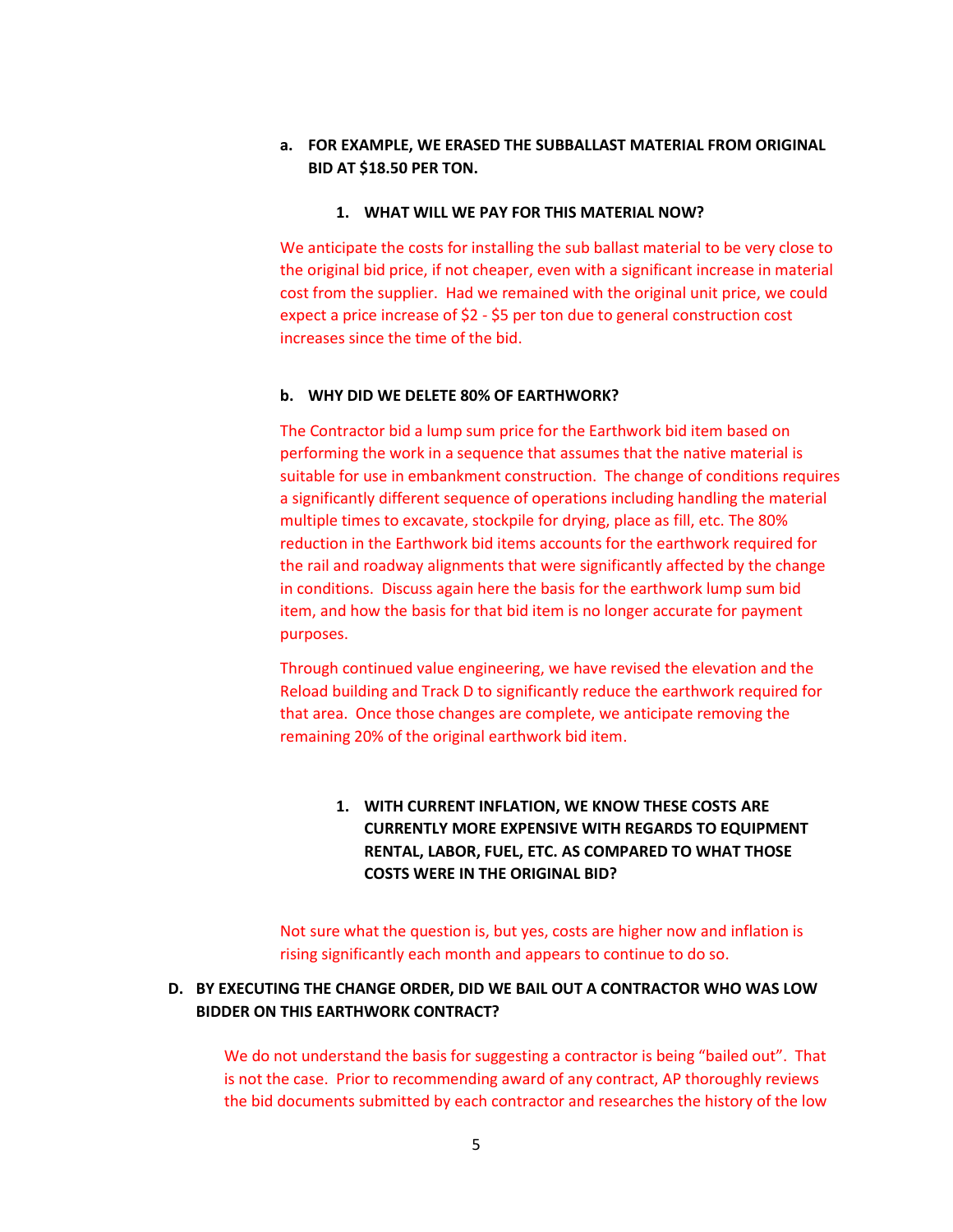bidder to determine if they are qualified to perform the work and if they are in good standing with the contractor's board for the state of Oregon. Steve Lindley Contracting, Inc. (Lindley) was found to be a responsible bidder and qualified to perform the work. Lindley has successfully completed dozens of government projects and has a reputation for performing quality work and being excellent project partners. All bidders had the same opportunity to bid for this contract.

As discussed above, CCO No. 1 was warranted by a significant change in conditions in accordance with the Contract. Any contractor would be afforded the same remedy.

# **1. IS IT COINCIDENCE THAT THE LINE ITEMS WE REDUCED OR ELIMINATED IN CHANGE ORDER WERE THE EXACT LINE ITEMS THAT MADE THE CONTRACTOR THE INITIAL LOW BIDDER?**

Yes, it is a coincidence. This analysis of individual line items in the bid seems to continue for this project, and it is not a valid way to evaluate the contractor's total bid. Contractors have many different methods of bidding projects and allocating costs to various bid items. Bids are evaluated based on the Total Bid Price, not individual line items. In reviewing the bid documents prior to award as discussed above, one criterion for rejection is an unbalanced bid, in which a contractor prices some bid items significantly higher than cost and some items significantly lower than cost to skew the total bid price in their favor. AP found no indication of an unbalanced bid in the review process. Additionally, the Contractor's original unit prices for both Riprap bid items were not the lowest unit prices for those items amongst the 3 bids received.

To make this point, please review bid items 6 and 20. Bid item 6 is the earthwork bid, and the next lowest contractor is about \$300,000 higher than Lindley. Now review bid item 20, railroad sub ballast. The next lowest contractor is about \$1.1 million higher than Lindley. How can this question suggest that the earthwork is what made Lindley the low bidder (\$300,000 difference) when bid item 20 is \$1.1 million lower? This comparison makes it very clear that a bid must be evaluated on the Total Base Bid, not a particular line item.

## **E. WITH THE TRANSITION TO TIME AND MATERIALS, WHO HOLDS THE LIABILITY IN WORK THAT DOESN'T PASS INSPECTION? DO WE HAVE TO PAY FOR THE SAME WORK TWICE?**

The quality of the work is solely the contractor's responsibility. And no, MCDC is not paying twice for any of the work. All work shall be performed in accordance with the Drawings and Technical Specifications of the Contract regardless of the method of payment. CCO No. 1 does not relieve the Contractor of any responsibility for quality control, including compaction or other testing requirements. AP's project representative observes the construction methods and works with the Contractor to ensure the work progresses in an efficient manner, meets all quality control requirements. All quality control is documented. The contractor is responsible for any failed areas and must repair them at their expense. Discuss the 11-month warranty inspection and process.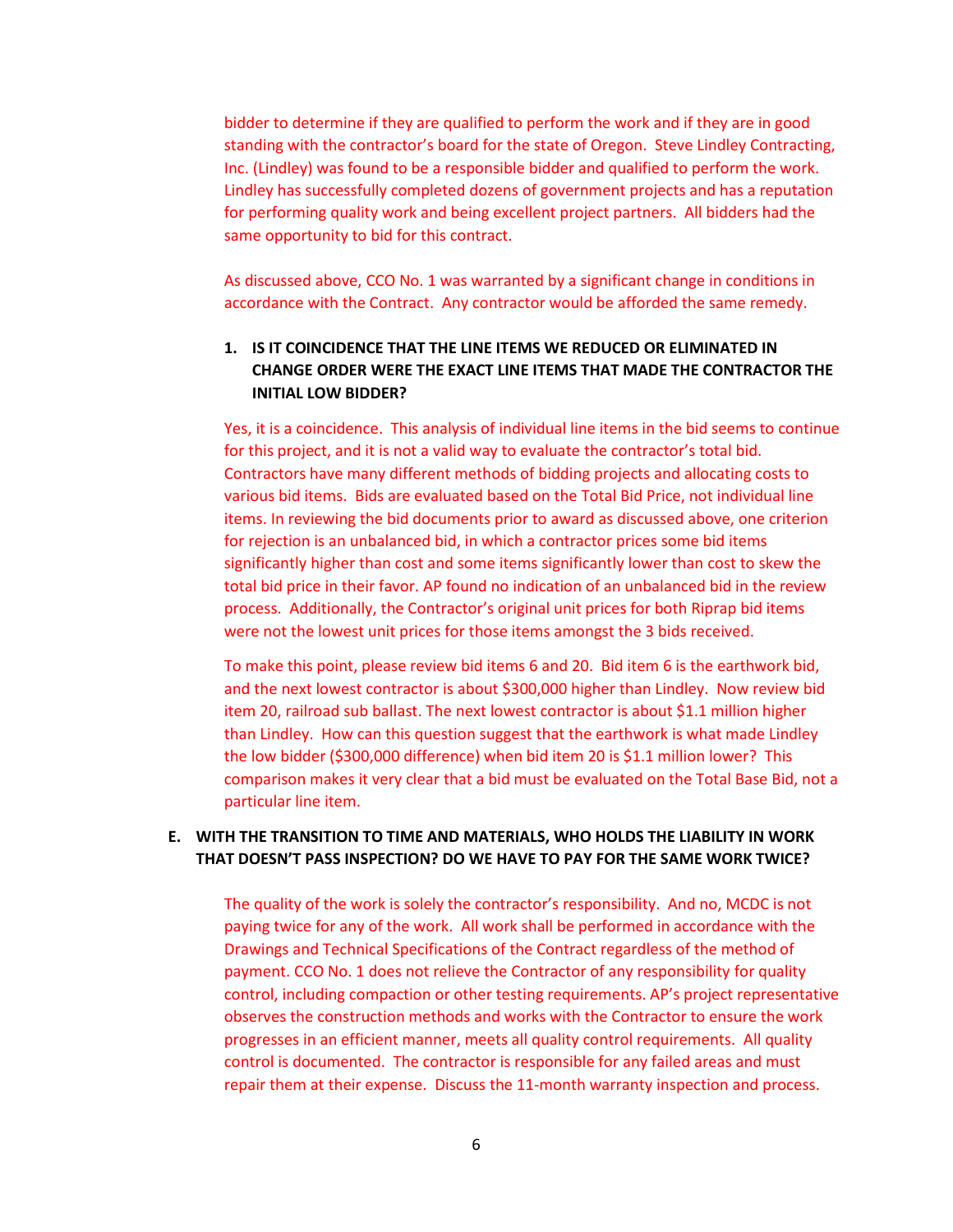## **F. 4" MINUS MATERIAL WASN'T LISTED ON THE ORIGINAL BID. IN THE CHANGE ORDER, WE HAVE A SIGNIFICANT AMOUNT OF THIS MATERIAL.**

## **1. WHAT IS 4" MINUS?**

There are two components to this question, first is the 4" pit run material obtained from the Rhinehart BLM pit in place of Class 50 Riprap and the second is structural fill material supplied from a separate source.

CCO No. 1 references 4" Pit Run material that was obtained from the Rhinehart BLM pit. This material consists of aggregate with a maximum size of approximately 4" and includes smaller particles and fines. This material differs from the Class 50 Riprap in that the Riprap has a slightly larger maximum size, approximately 6", and has very few smaller particles.

#### **2. WHAT PIT IS THIS MATERIAL COMING FROM?**

As outlined earlier, a total quantity of 16,756.23 tons was supplied from the Rhinehart BLM pit. 4,072.28 tons were delivered and installed under the Class 50 Riprap bid item at the contract unit price of \$43.75 per ton (through Application for Payment No. 2) until the revised T&M approach was finalized. Under the Time and Materials procedures, an additional 11,783.95 tons was delivered to the site at a unit price of \$28.79 per ton (per CCO No. 1).

After the maximum allowable quantity of material was obtained from the Rhinehart BLM pit, another supplier for a similar material was secured because additional structural fill material was needed. Structural Fill material is being supplied from Hilltop Rock in Parma, Idaho. The unit price for the structural fill material is \$20 per ton, delivered to the site.

#### **3. WHAT IS THIS MATERIAL USED FOR?**

When utilizing the larger Class 700 Riprap material for subgrade stabilization, the pit run material is used as a cap layer on top of the riprap. The pitrun material performs better than the Class 50 riprap in this application as the smaller particles help seal the voids. The structural fill material is being utilized to cap the open-graded riprap and as general fill material in accordance with the Technical Specifications Sections 2.1.A "Embankment Material" and 2.1.C "Borrow Material".

## 4. **HOW WAS PRICE FOR 4" MINUS DETERMINED? WAS THIS MATERIAL PUT OUT TO BID?**

A public bidding process was not used for this additional material as the Contractor is allowed to choose their suppliers. The Contractor worked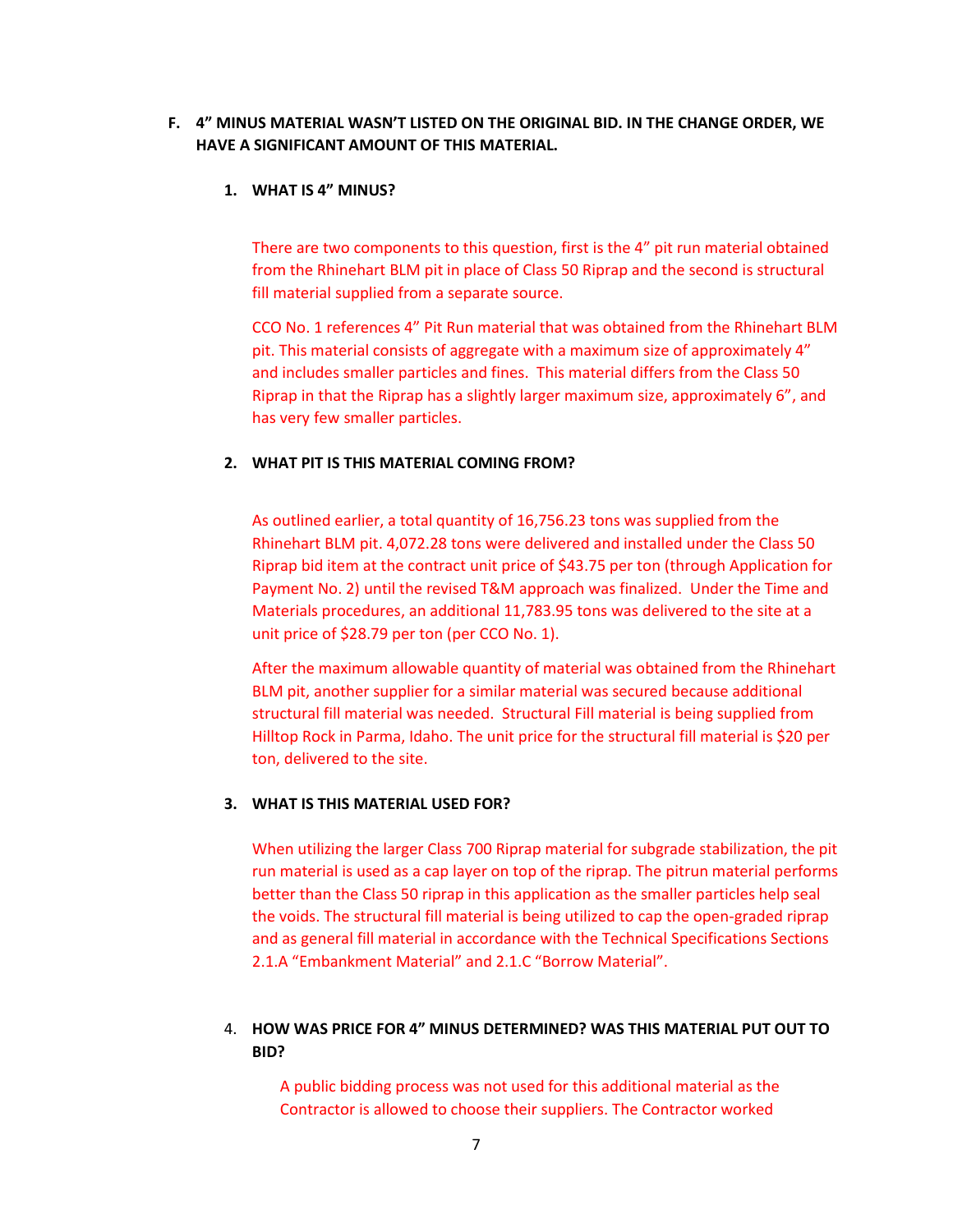diligently to find the most cost-effective source for the additional material. Unit cost of the structural fill material was determined by actual costs to purchase the material from the commercial source and haul it to the site. AP reviewed the proposed unit pricing and determined it to be reasonable and appropriate.

## **G. CAN WE RESCIND THE ORIGINAL CHANGE ORDER AND ADOPT AN ORDER THAT WILL BE IN THE BEST INTEREST OF MCDC?**

AP strongly believes you have already acted in the best interests of MCDC, as the answers to these questions and the discussion have demonstrated thus far. The executed CCO No. 1 modifies the Contract and MCDC has already made payment based on it for all the work through the end of March, so it cannot be unilaterally rescinded. As noted above, it is our opinion that CCO No. 1 is the most cost-effective method to complete the work.

Based on the decision to proceed on a T&M and the decision to execute a change order for each application for payment, we have proceeded with work from April 1 through current under these assumptions. The contractor has worked all of April and half of May with these assumptions, on good faith, and the work for this period has been completed in accordance with the contract technical specifications. The contractor is due payment for this work. We have Application for Payments No. 4 and 5, and Change Orders No. 2 and 3 to act on, for a total of approximately \$1.65 MILLION in work THAT IS ALREADY COMPLETED.

AP believes MCDC is proceeding in the best interests of MCDC.

## **III. WE SHOULD OF REBID ADDITIONAL MATERIALS NEEDED IN CHANGE ORDER TO MAKE SURE WE OBTAINED LOW COST OF ADDITIONAL MATERIAL.**

**A. WAS KELLY POMEROY OR BOX OF ROCKS CONTACTED FOR A PRICE OF THE ADDITIONAL MATERIAL? IN THE ORIGINAL BID, THEY WERE THE NEXT TWO LOWEST BIDDERS FOR RIP RAP.**

A candid discussion is needed here about material sources and the contractor's willingness to work with area sources. Basic information is presented hereafter, with more detail to be provided during the discussion.

Box of Rocks was routinely the highest bidder for materials, both on the earthwork contract and the rail contract. Discuss local activities to date, the negative impact these activities are having on the project, and why Lindley does not intend to do business with Box of Rocks.

Kelly Pomeroy withdrew his bid for rip cap in writing with Lindley.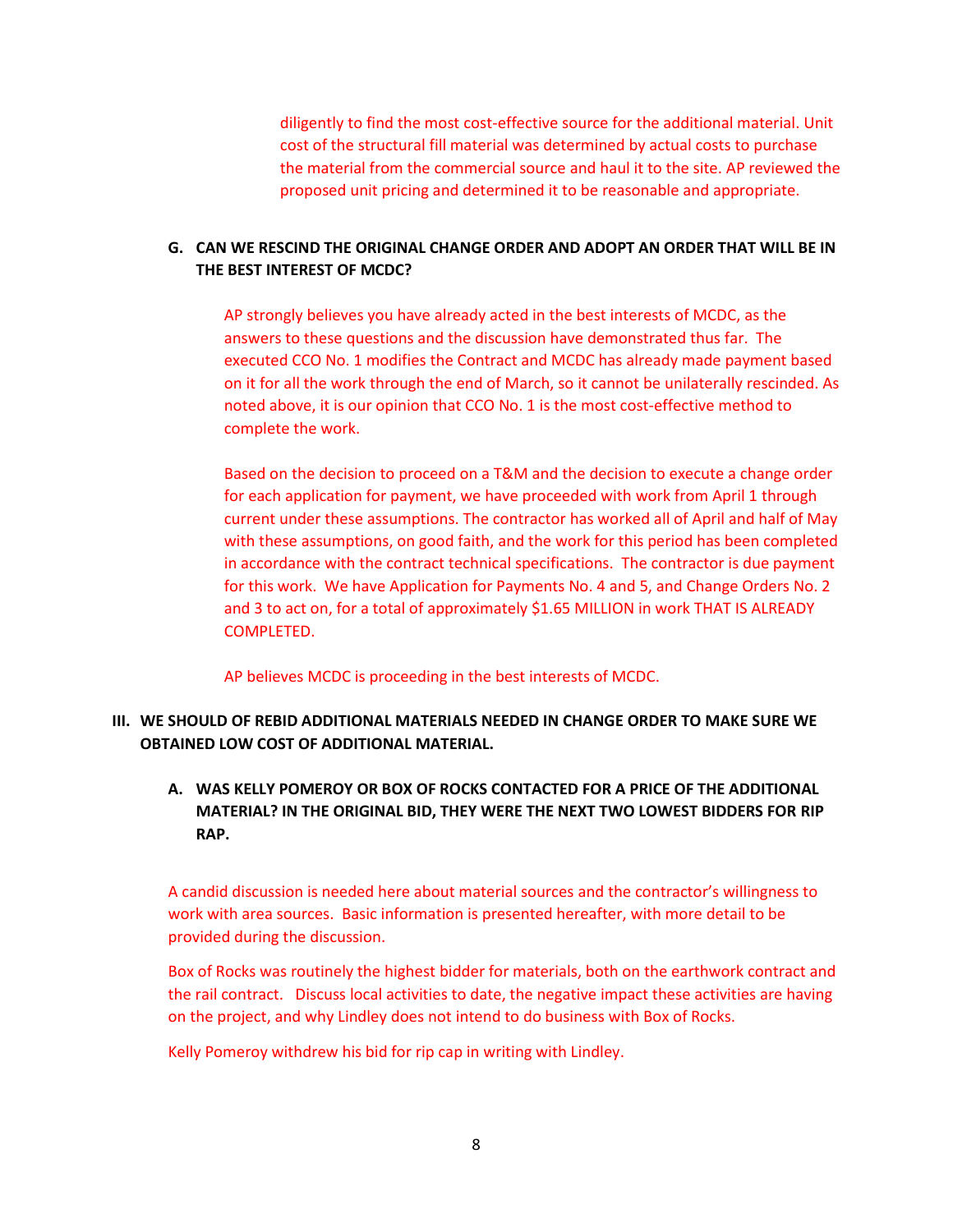## **B. WHAT IS THE PRICE OF ADDITIONAL RIP RAP DELIVERED AND PLACED FROM CAMBRIDGE PIT?**

Class 700 Riprap is currently sourced from Lacey Rock in Cambridge, Idaho at a unit price of \$38 per ton, delivered to the site. Installation of the rip rap is being paid for as part of the Time and Materials costs for the work.

## **IV. WE NEED TO REBID BUILDING WITH ONLY ONE ORIGINAL BIDDER.**

While this is an approach MCDC can take, this may not be in the best interest of the project. Consider the following scenarios:

Current Bid Acceptance

- You have an established price
- We have negotiated the price down about \$450,000
- We have revised elevations to save another \$300,000
- We are close to securing financial assistance from Americold
- We still have time to award this project but are down to three weeks left.
- All these actions bring the building price down to about \$4 million, which can fit in the overall budget, assuming the additional funds arrive as discussed.
- This process works with the budget and keeps you close to being on schedule, which is significantly in the best interest of Americold

If you choose to rebid:

- You are no longer on schedule
- There is no guarantee you will even get a bid with current bidding conditions that are occurring.
- Significant inflation is occurring each month, as you have noted many times in the questions herein. There is little chance to secure a lower bid moving forward. We have seen many projects currently bidding that have come in at TWICE the estimated amounts, and other projects that aren't getting any bids due to the unknown conditions currently occurring in the industry. The bidding environment is terrible currently.

AP is not sure rebidding is the best course of action. We will proceed as you prefer.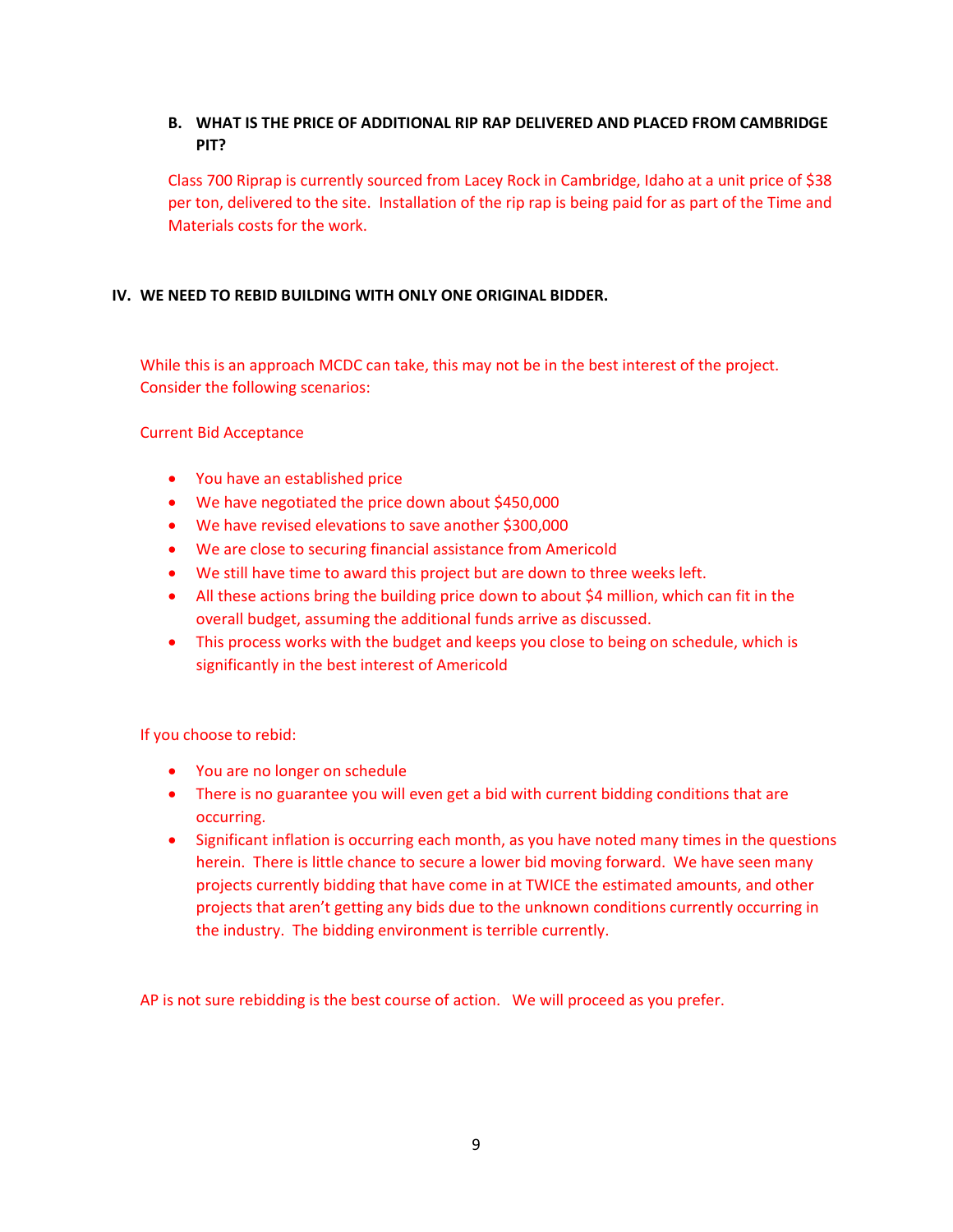**V. WITH DISCUSSIONS OF BUDGET OVERRUNS, INFLATION, THE DEPTH OF SLOUGH AND THE SOIL MOISTURE PERCENTAGE OF ONSITE MATERIALS HAS BEEN TO BLAME. IN PRECONSTRUCTION ANALYSIS, WHY DIDN'T ANDERSON PERRY DIG MORE TEST HOLES TO DETERMINE THE EXTENT THAT THESE FACTORS WOULD NEGATIVELY AFFECT THE PROJECT'S BUDGET? THERE WERE NUMEROUS PEOPLE IN THE COMMUNITY THAT WERE CONCERNED ABOUT SITES SUBMOISTURE.**

AP completed a geotechnical evaluation of the site by excavating 12 test pits. The site is a mile long. In addition, the building stie moved to the current location after the explorations occurred. We also completed explorations during a drier time of the year.

It is always a balance when considering how much to invest in explorations prior to completing design of a project. In addition, we could not excavate in the wetland areas without a permit being in place to work within the wetlands. The permit process takes a very long time, as we have experienced on this project. Thus, no explorations occurred in the wetland areas, which is the area where the most significant impact for additional rip rap materials occurred.

As is commonly said, hindsight is 2020, which means looking back at a situation or an event and having a clearer understanding of it and how things could have been done potentially better. It is important to note that even if we would have known conditions were as they currently are, the design would have reflected those conditions and the costs would have been much higher in the initial bid, since the needed import material quantities would have been reflected in the bid. In addition, the current inflation situation would result in additional costs to the project in either scenario, as the contractor has the right to cover those costs via change order when conditions significantly change.

VI. THE BOARD OF THIS PROJECT WANTS TO MAKE SURE THIS PROJECT IS COMPLETED CORRECTLY. WE NEED TO WORRY LESS ABOUT DEADLINES, AND MAKE SURE WE ARE FISCALLY RESPONSIBLE AND MAKE RESPONSIBLE DECISIONS. NO MATTER DYNAMICS OF CULTURE, WE NEED TO BE EFFICIENT STEWARDS OF OUR RESOURCES AND STRETCH THEM AS FAR AS WE CAN. MISTAKES ARE USUALLY MADE WHEN DECISIONS ARE RUSHED.

THIS BOARD IS GOING TO BE HERE IN MALHEUR COUNTY WHEN THIS PROJECT IS COMPLETED. WE WANT A FACILITY THAT WE CAN BE PROUD OF AND ONE THAT WILL BENEFIT TREASURE VALLEY'S AGRICULTURAL INDUSTRY. IF THE AGRICULTURE INDUSTRY BENEFITS, THE ECONOMICAL BENEFITS WILL SPREAD TO OTHER BUSINESSES IN THE AREA.

AP believes we and the MCDC board have proceeded in the best interest of the project to date. Decisions have not been rushed, as demonstrated in the time it took to evaluate how best to proceed with the change of conditions that occurred for the project. AP has a common goal with the board for the TVRC facility to be the best it can, with the budget available, for the agricultural community of the treasure valley. AP has been in business for 42 years and has worked in Malheur County for the majority of our existence and intends to continue to do so. AP is also here after the project is finished and wants the project to be successful.